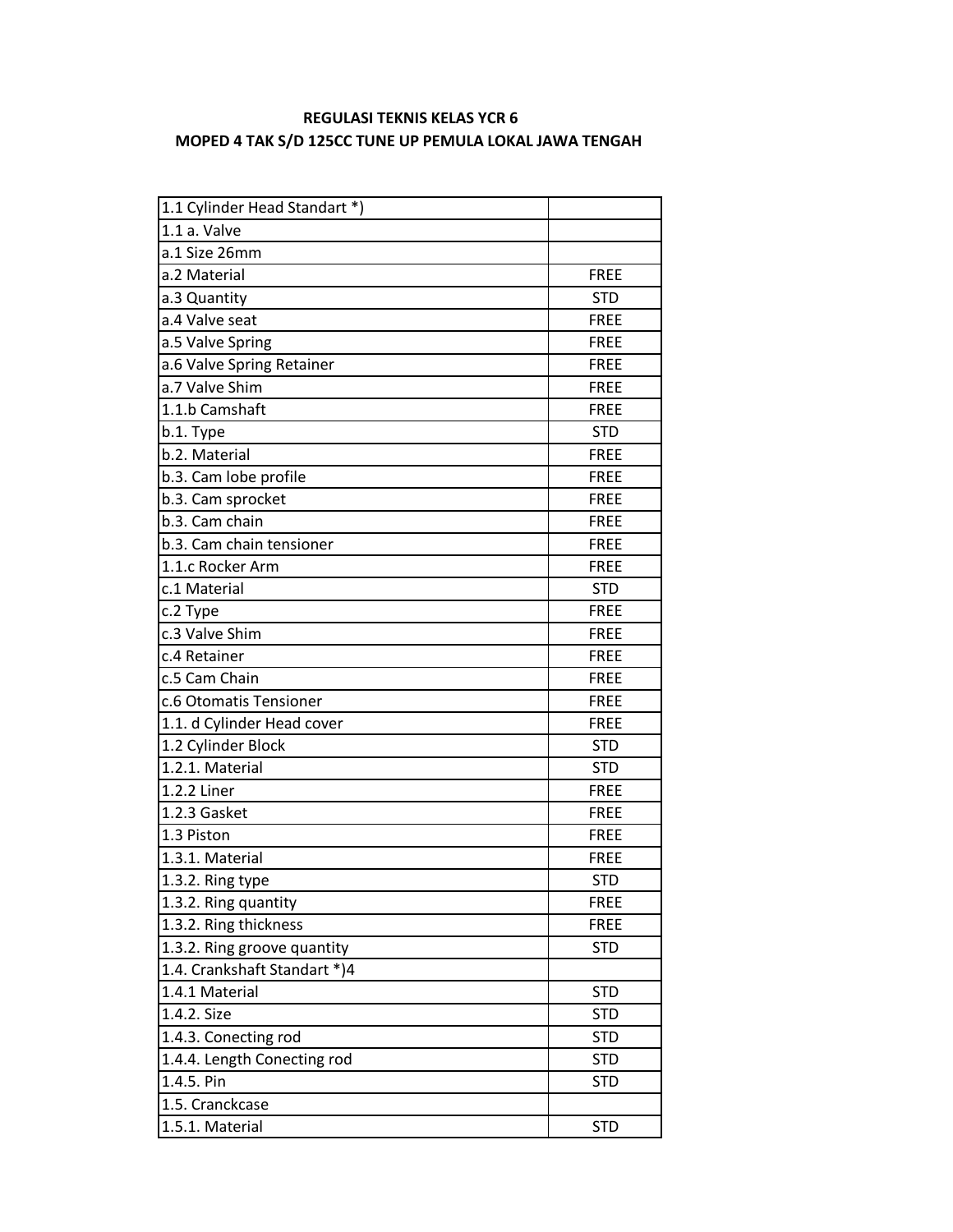| 1.5.2. Oil pump                                  | <b>FREE</b>      |
|--------------------------------------------------|------------------|
| 1.6. Magnet                                      |                  |
| 1.6.1 Type Standart*)9                           |                  |
| 1.6.2. Cover Standart                            |                  |
| 1.6.3. Cluts stater                              | <b>FREE</b>      |
| 1.7. Transmision                                 |                  |
| 1.7.1 Primary Gear                               | <b>STD</b>       |
| 1.7.2 Gear Box                                   | <b>FREE</b>      |
| 1.7.3. Gear (speed) Max 4                        |                  |
| 1.7.4. Final Gear                                | <b>FREE</b>      |
| 1.8. Clutch                                      | <b>FREE</b>      |
| 1.8.1 Type Wet                                   |                  |
| 1.8.2. Material                                  | <b>FREE</b>      |
| 1.8.3. Cover                                     | <b>FREE</b>      |
| 1.9 Carburator- Injection                        |                  |
| 1.9.1. Carburator 24mm                           |                  |
| 1.9.2. Intake manifold                           | <b>FREE</b>      |
| 1.9.3. Intake manifold position                  | <b>FREE</b>      |
| 1.9.4. Throtle Body Butterfly 26mm / barrel 24mm |                  |
| 1.9.5. Injector Max 1                            |                  |
| 1.10 Ignition                                    |                  |
| 1.10.1. Wiring-Harnes                            | <b>FREE</b>      |
| 1.10.2. Coil                                     | <b>FREE</b>      |
| 1.10.3 Spark plug                                | <b>FREE</b>      |
| 1.10.4 Quick Shifter                             | NO.              |
| 1.11 ECU                                         | <b>FREE</b>      |
| 1.12 Exhaust                                     | <b>FREE</b>      |
| 1.13 Oil Cooler                                  | <b>FREE</b>      |
| 1.14. Radiator                                   | <b>STD</b>       |
| 1.14.1 Air Radiator                              |                  |
| 1.15 Dinamo stater                               | <b>FREE</b>      |
| 1.16. Battery                                    | <b>FREE</b>      |
| 2. B O D Y - CHASSIS                             |                  |
| 2.1. Frame                                       | <b>STD MODIF</b> |
| 2.1.1 Frame Material Standart *)11               |                  |
| 2.1.2 Sub Frame                                  | <b>FREE</b>      |
| 2.1.3 Sub Frame Material                         | <b>FREE</b>      |
| 2.1.4 VIN/ Frame Number Required                 |                  |
| 2.2. Front suspension Stock Production           |                  |
| 2.2.1 Fork                                       | <b>STD</b>       |
| 2.2.2 S pring Fork                               | <b>FREE</b>      |
| 2.2.3. Oil Fork                                  | <b>FREE</b>      |
| 2.2.4. Valve                                     | <b>FREE</b>      |
| 2.3. Rear Suspension                             |                  |
| 2.3.1 Swing Arm Stock Production                 |                  |
| 2.3.2. Shock absorber                            | <b>FREE</b>      |
| 2.3.3. Туре                                      | <b>STD</b>       |